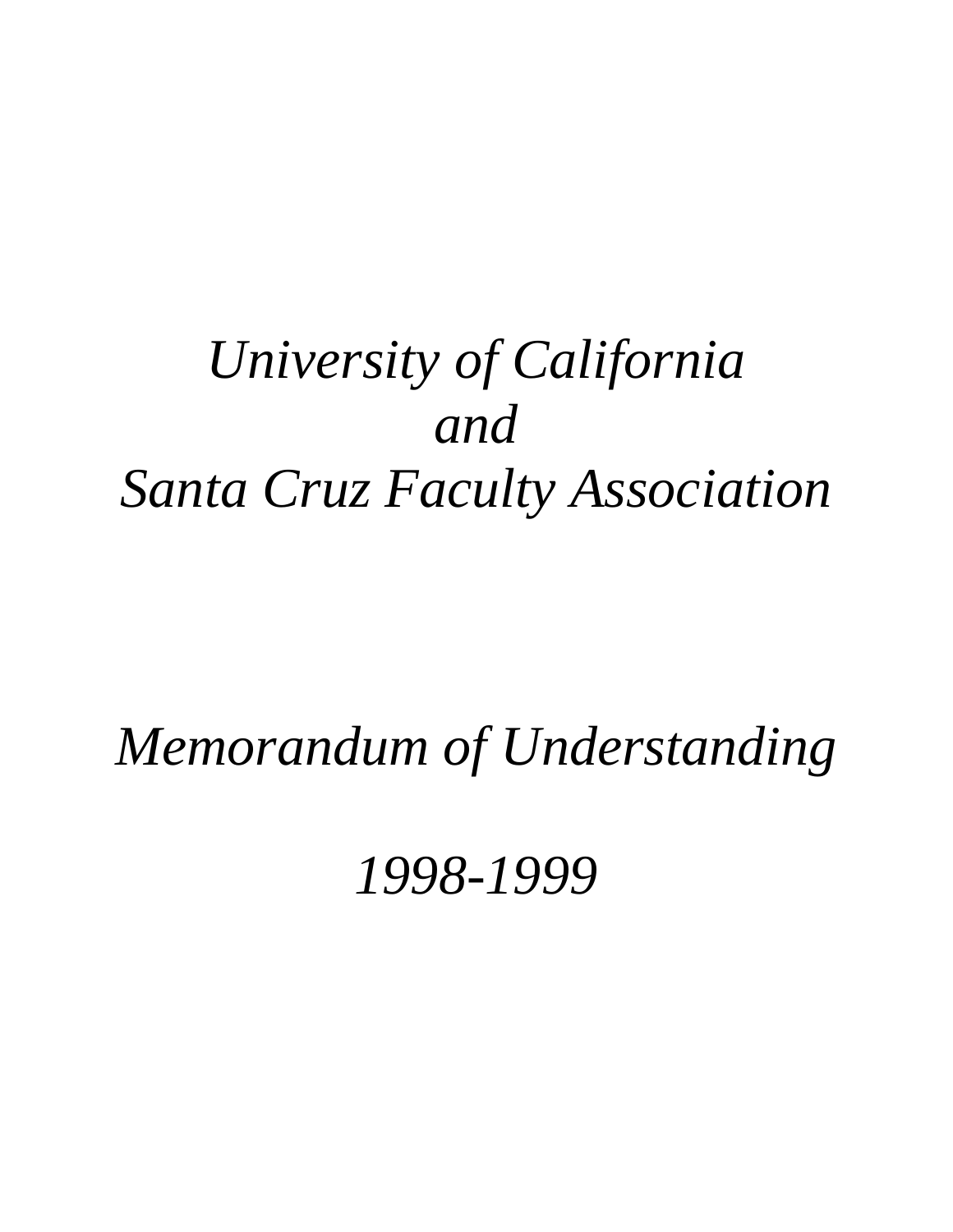#### **Table of Contents**

| $\mathbf{I}$ | $\mathbf{2}$   |
|--------------|----------------|
| $\mathbf{H}$ | $\overline{2}$ |
| Ш            | 5              |
| IV           | 5              |
| V            | 5              |
| <b>VI</b>    | 5              |
| VII          | $\overline{7}$ |
| <b>VIII</b>  | 8,9            |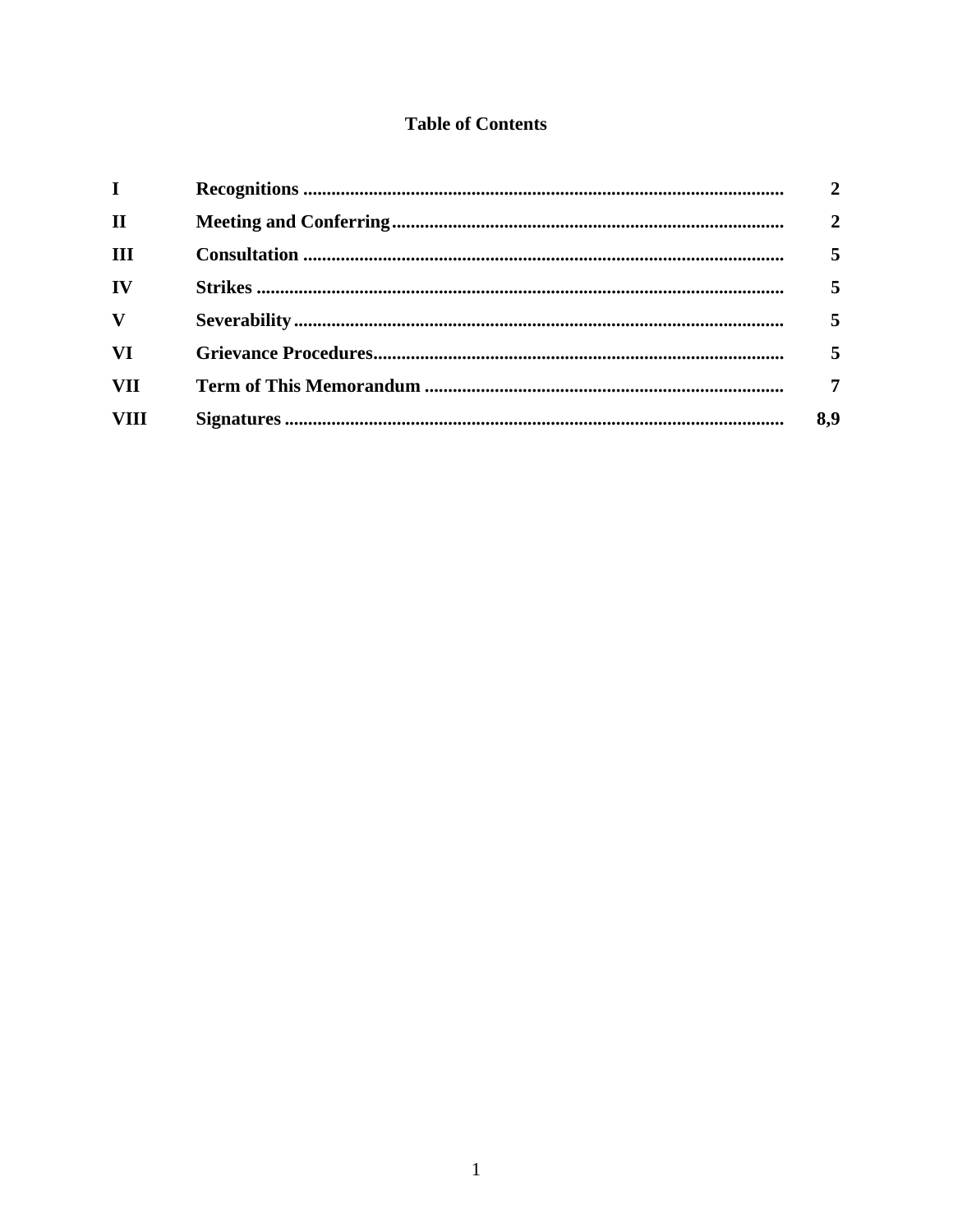#### **I. RECOGNITIONS**

- A. The Regents of the University of California (hereinafter simply "the administration") recognizes the Santa Cruz Faculty Association (hereinafter simply "the Association") as the exclusive representative of those members of the Santa Cruz Division of the Academic Senate included within the unit certified by the Public Employment Relations Board in Case No. SF-PC-1041 for purposes of meeting and conferring as specified by the Higher Education Employer-Employee Relations Act and for purposes of consultation under Sections 3562(q) (4) and 3579 (e) of the HEERA.
- B. The administration and the Association acknowledge that during the meeting and conferring which resulted in this Memorandum of Understanding, each had the unlimited right and opportunity to make demands and proposals with respect to any subject or matter within the scope of representation as it applies at the divisional level.
- C. The administration and the Association shall each designate to the other the representatives to meet and confer, or to consult, as specified in Section A and to take any other action provided for in this Memorandum of Understanding.

#### **II. MEETING AND CONFERRING**

#### **A. Association Proposals**

- 1. If the Association seeks a change in any term or condition of employment within the scope of representation at the divisional level, the Association shall serve written notice on the administration specifying the subject matter and specific nature of the desired change.
- 2. Within fifteen (15) working days after receipt of such notice, the administration will meet with the Association at a mutually convenient time and place for the purpose of meeting and conferring concerning the proposed change. If the parties reach agreement effecting a change in a term or condition of employment which is within the scope of representation at the divisional level, that agreement including its duration shall be reduced to writing, signed by the parties and shall become a part of this Memorandum of Understanding. In no event, however, shall the duration of the agreement extend beyond the expiration date of the Memorandum of Understanding of which it becomes a part.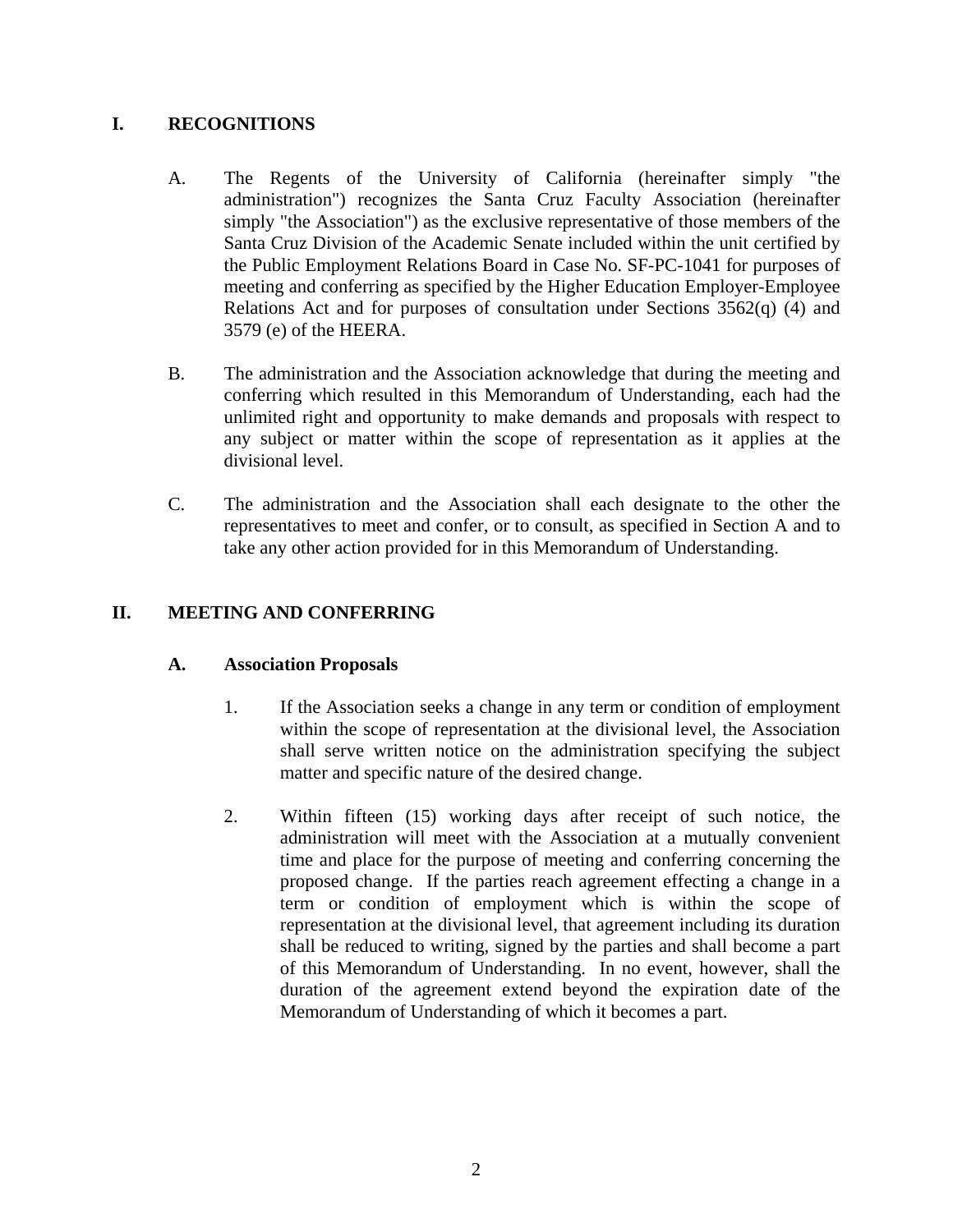If after forty-five (45) working days from the opening of the meeting and conferring, no agreement has been reached, the meeting and conferring shall be terminated and the administration shall have no further obligation with respect to meeting and conferring on the subject of the proposed change except as provided for in Section II.B. of the Memorandum of Understanding.

- 3. Neither party may invoke the statutory impasse procedure or any alternative impasse procedure in order to resolve any impasse in the meeting and conferring under this Section II.A.
- 4. Once the Association has proposed a change in a term or condition of employment and meeting and conferring has occurred, regardless of the outcome, the administration shall have no obligation to meet and confer concerning any change proposed by the Association in that term or condition of employment for at least one year from the date on which the meeting and conferring is concluded or the termination of this Memorandum of Understanding, whichever is earlier.

#### **B. Administration Proposals**

- 1. If the administration proposes a change in any term or condition of employment within the scope of representation at the divisional level, it shall give to the Association notice of the proposed change and specify a date (not earlier than thirty (30) calendar days during the Fall, Winter and Spring term of instruction or forty-five (45) calendar days at other times) by which the Association must notify the administration that it wishes to meet and confer prior to its being effected. The administration shall make every reasonable effort to insure that its representatives are aware of the notification obligation contained in this section.
- 2. If the Association has failed to notify the administration that it wishes to engage in meeting and conferring on the change within the time specified, the administration may effect the proposed change without any further obligation to meet and confer with the Association on the matter for a period of at least one year after the change has become effective or the termination of the Memorandum of Understanding, whichever is earlier.
- 3. Should the Association believe that the administration has effected a change in a term or condition of employment within the scope of representation at the divisional level of which the Association has not been notified, the Association may request that the change be rescinded and that meeting and conferring take place on the change. Such a request must be within the time limits as specified in Paragraph II.B.1. beginning with the date on which the Association should reasonably have been aware of such change.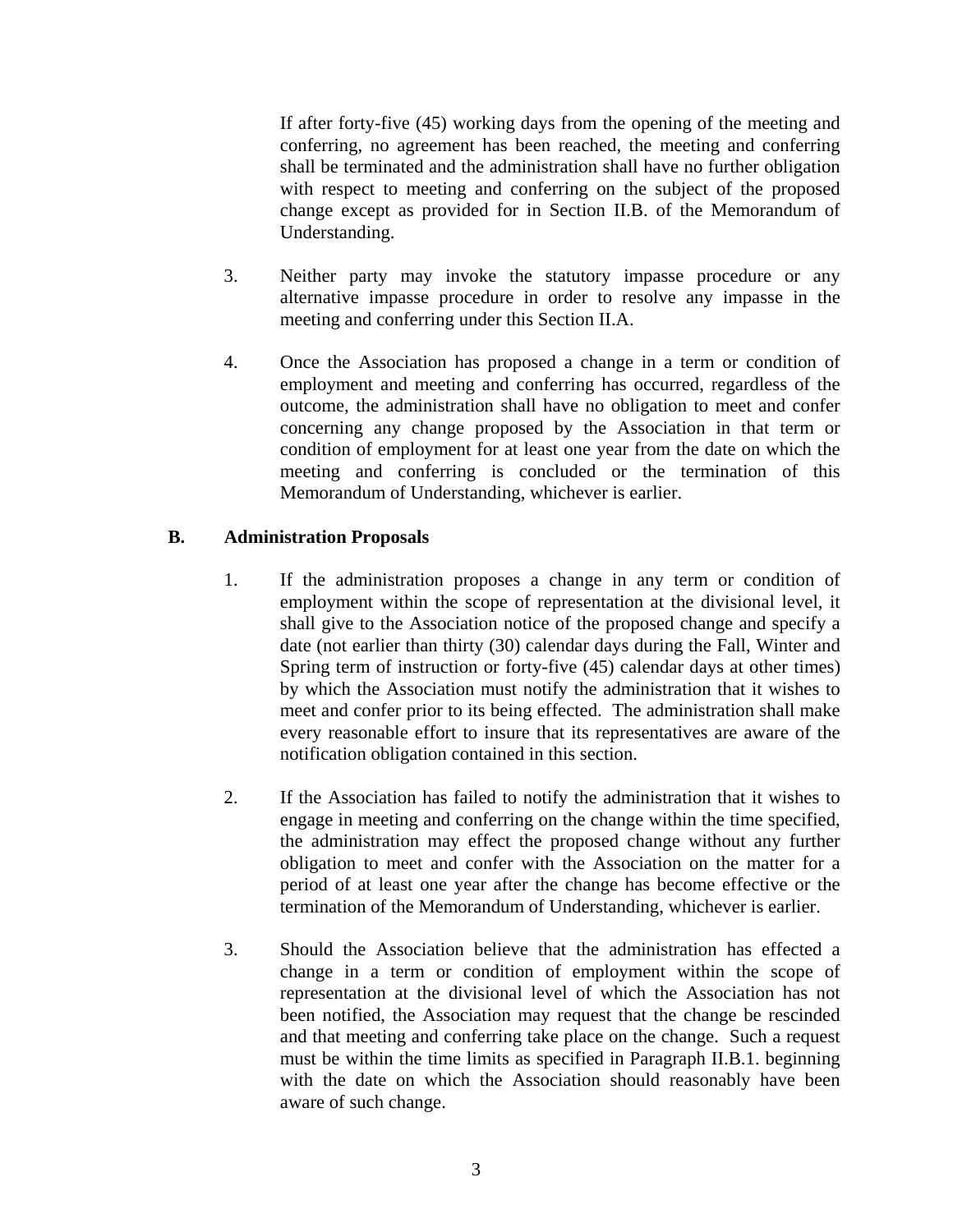If the administration agrees that a change within the scope of representation at the divisional level has been made, the change shall be rescinded, if feasible, if the Association so requests, and the parties shall meet and confer.

 If the administration does not agree that a change has been made within the scope of representation at the divisional level the dispute shall be resolved as provided in Article VI., i.e. by arbitration if a question as to whether there has been a change or proper notice, by PERB if the question is as to scope as provided for in Section 3563(b) of HEERA.

 If the administration chooses not to take a position on the scope issue, the change shall be rescinded, if feasible, if the Association so requests, and there will be no meeting and conferring until the scope issue is resolved as provided in Article VI., i.e. by PERB as provided for by Section 3563(b) of the HEERA.

 It is the intention of the parties that rescission of a change shall occur only when the administration concurs that the conditions justifying rescission are met. A decision by the administration that the rescinding of the change is not feasible shall be cognizable under the grievance procedure (Article VI).

- 4. If, after forty-five (45) calendar days from the date on which the meeting and conferring commenced, no agreement has been reached, either party or both parties jointly may invoke the statutory impasse procedures. By mutual agreement, the impasse procedures may be invoked prior to the end of the forty-five (45) calendar day period. If, within fifteen (15) calendar days of the conclusion of the impasse procedure no agreement has been reached the administration may implement the proposed change in the term or condition of employment which has been the subject of the meeting and conferring.
- 5. Any agreement representing a change in a term or condition of employment which is reached as a result either of direct negotiations or of the impasse procedures shall, including the duration of the agreement, be reduced to writing and, subject to appropriate ratification, become a part of this Memorandum of Understanding. In no event, however, shall the duration of the agreement extend beyond the expiration date of the Memorandum of Understanding of which it becomes a part.
- C. By mutual agreement of the parties, (a) the requirement of this section that such agreement be appended to this Memorandum of Understanding may be waived, and (b) the parties may provide in such agreement for enforcement through means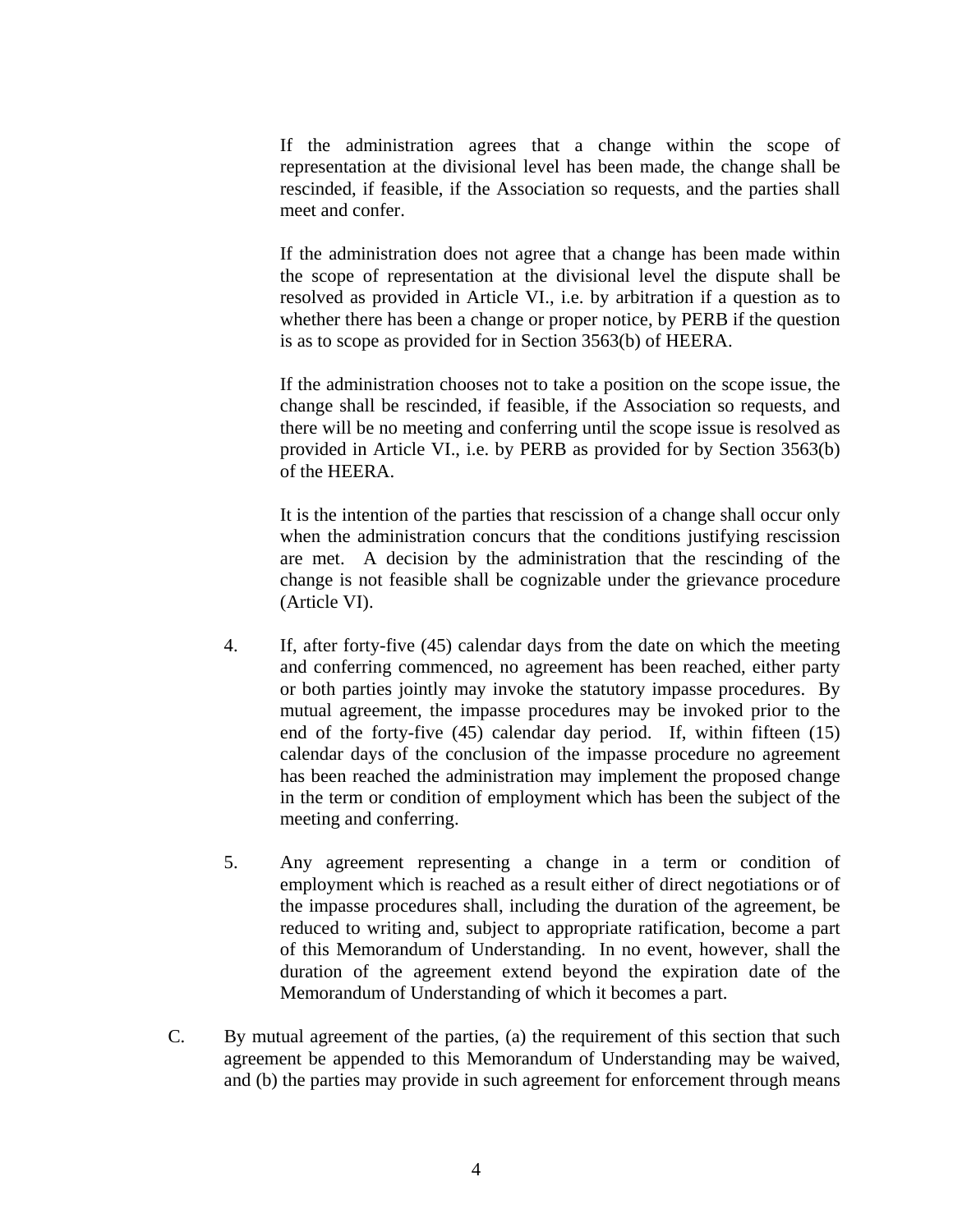other than the grievance procedure contained in the Memorandum of Understanding.

D. Any of the time limits contained in this article may be modified by consent of the parties.

#### **III. CONSULTATION**

This Memorandum of Understanding shall not abrogate or otherwise alter the consultation rights and obligations as provided for in Sections  $3562(q)(4)$  and  $3579(e)$  of the HEERA. The parties will jointly develop procedures to implement these consultation rights and obligations.

#### **IV. STRIKES**

During the term of this Memorandum of Understanding, the Association will not instigate, engage in, or support in any way any strike, work stoppage, concerted slowdown or other concerted refusal to perform work or provide service at the customary level, over any matters within the scope of representation and/or consultation as provided by Section 3562(q)(4) and Section 3579(e) of the HEERA. If any such strike, work stoppage, concerted slowdown or other concerted refusal to perform services should occur, the Association agrees to make all reasonable efforts to discourage and bring an end to such activity.

#### **V. SEVERABILITY**

In the event that any part of this Memorandum of Understanding is held to be illegal, invalid, void or unenforceable by any court of competent jurisdiction, all of the remaining conditions and provisions of this Memorandum of Understanding which are not rendered meaningless, inoperable or ambiguous shall remain in full force and effect during the term of this Memorandum of Understanding.

#### **VI. GRIEVANCE PROCEDURES**

A grievance under this procedure is an action by the administration which the Association alleges is a violation, misapplication or misinterpretation of the terms of this Memorandum of Understanding or of any addenda to this Memorandum of Understanding which are explicitly made a part thereof except that disputes arising under Article III, Consultation, of this Memorandum of Understanding shall not be cognizable under this grievance procedure. Disputes, disagreements, or controversies concerning the scope of representation at the divisional level shall not be cognizable under the grievance procedure, but shall be resolved by the Public Employment Relations Board as provided for in Section 3563(b) of the HEERA.

#### **A. Standing to Bring a Grievance**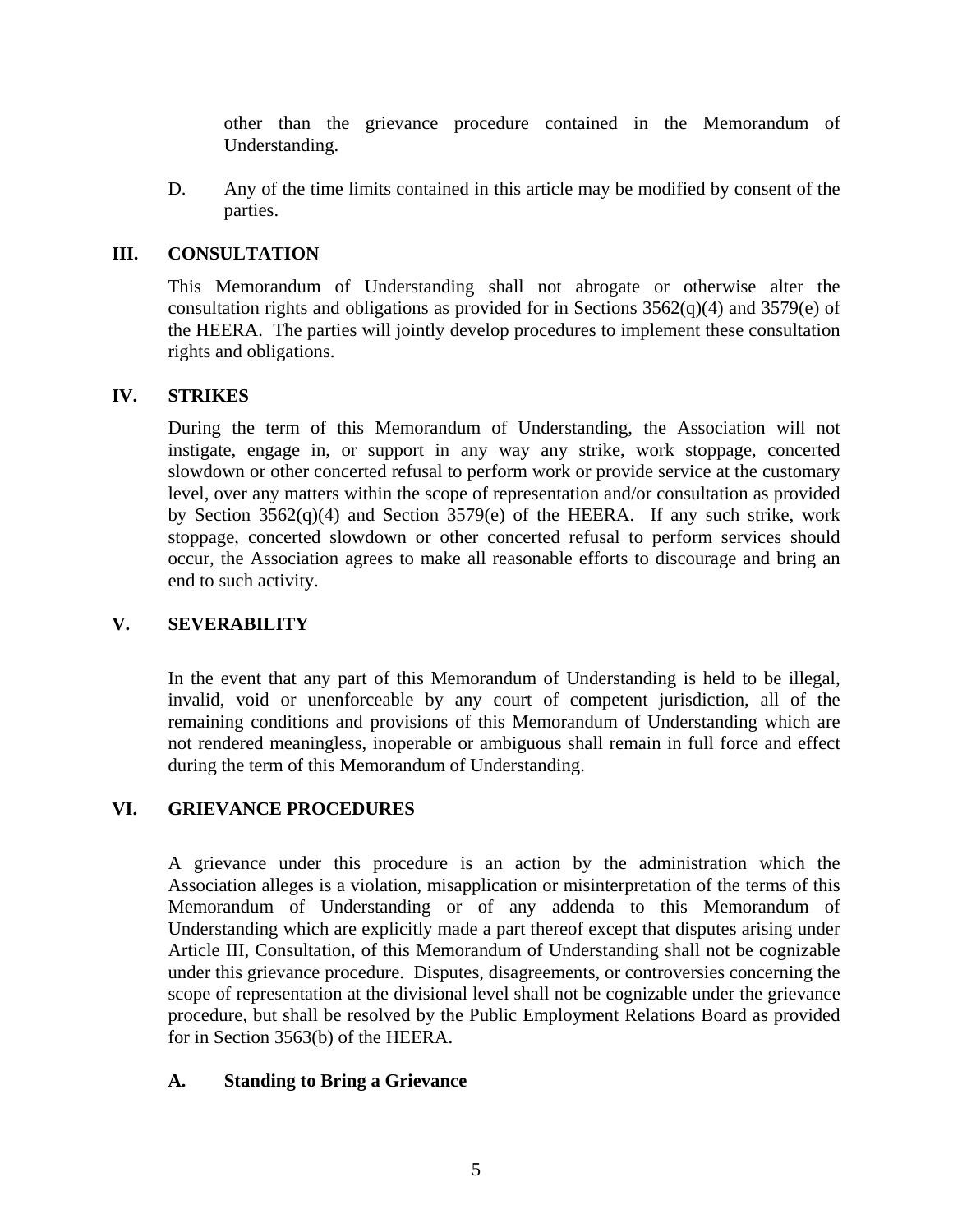A grievance under this procedure may be brought only by the Association. The Association shall designate to the administration those individuals who are authorized to certify grievances filed by and on behalf of the Association.

#### **B. Procedure**

If the Association believes that the administration has committed an action which constitutes a violation, misapplication or misinterpretation of this Memorandum of Understanding or of its addenda, the Association may submit to the administration, within thirty (30) calendar days of the alleged violation, misapplication, or misinterpretation, a written grievance which shall include the following information:

- 1. The nature of the alleged violation, misinterpretation or misapplication and the provision or provisions of this Memorandum of Understanding allegedly violated;
- 2. The date or dates on which the alleged violation occurred or the date on which the Association became aware of the alleged violation;
- 3. The identification of the employee, employees, or class of employees who were adversely affected by the alleged violation;
- 4. The remedy sought;
- 5. The date as of which the Association seeks to make any remedy or award effective.

#### **C. Informal Resolution**

Every effort will be made to effect an informal resolution of the grievance. Representatives of the administration as may be appropriate will meet with the representatives of the Association in an effort to resolve the complaint.

#### **D. Step I**

If the Association is not satisfied with the outcome of the informal discussions, it may give notice to the administration that the grievance be advanced to the formal step not less than fifteen (15) calendar days and not more than forty-five (45) calendar days from the date of the original submission. The administration's representative will investigate the grievance, meet with the representatives of the Association and take whatever additional steps he or she deems necessary and appropriate in the investigation of the grievance. Within fifteen (15) working days of the receipt of the grievance, under this paragraph, the administration will submit to the Association a written response to the grievance.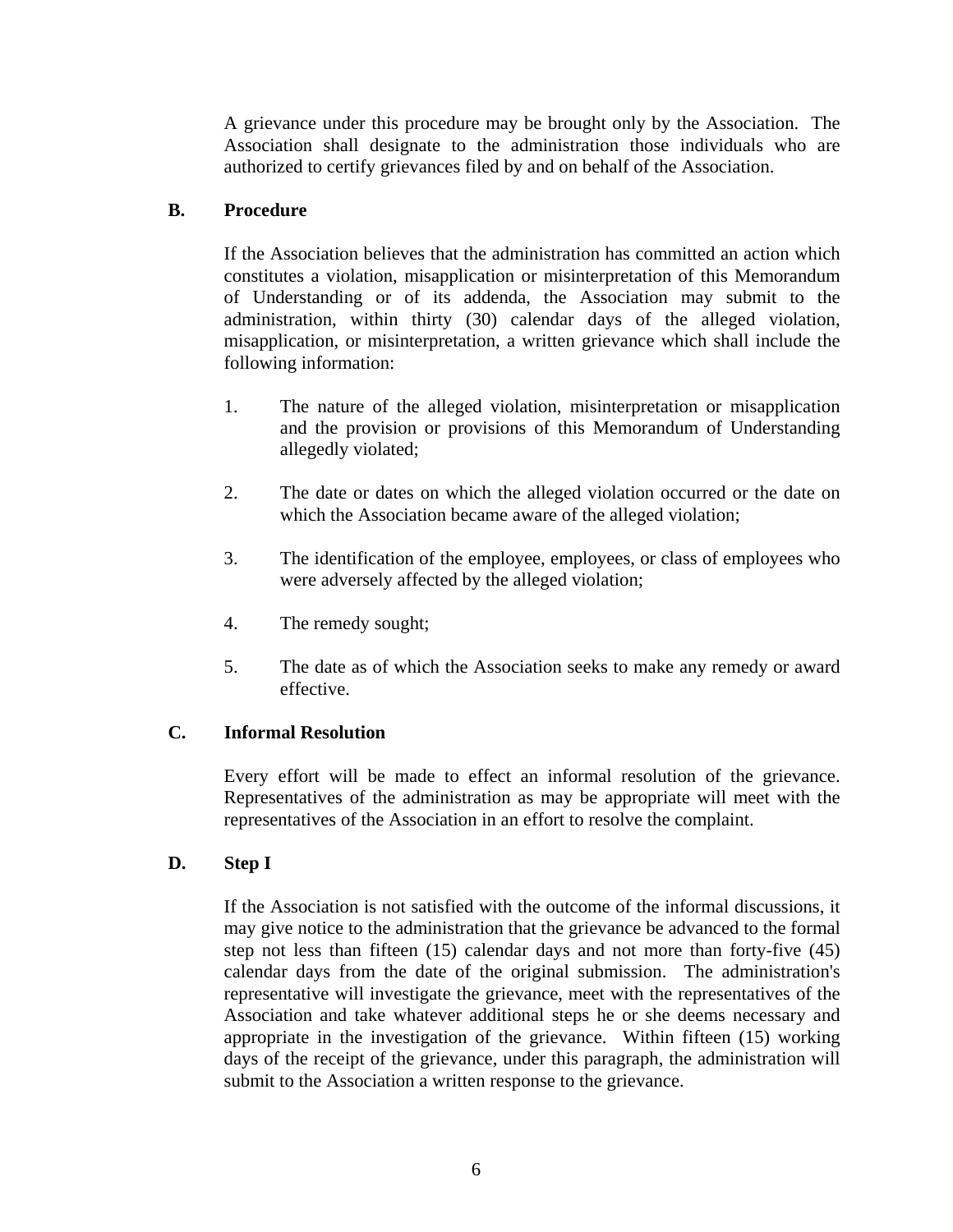If the Association is satisfied with the written response, it will so advise the administration which will effect any remedies which may be provided for in the response.

If the Association is not satisfied with the written response to the grievance, it may within twenty (20) working days of the receipt of the answer move the grievance to arbitration. The time limits provided for in this grievance procedure may be extended by mutual agreement of the parties.

#### **E. Arbitration**

If the Association is not satisfied with the Step I response, it may move the grievance to arbitration before an arbitration panel composed of a representative designated by the Association, a representative designated by the administration and a mutually acceptable neutral third party selected either by the consent of the representatives of the parties or through the selection procedures of the American Arbitration Association. The arbitration panel will hear the grievance and will provide an answer within thirty (30) calendar days of the conclusion of the hearings. However, it is the intention of the parties that the answer be provided as expeditiously as possible. The panel will make findings of fact as to whether in its judgment the alleged violation did occur and if it so finds, will fashion a remedy. The decision of the majority of the arbitration panel as to whether a violation of the Memorandum of Understanding has occurred and, if so what the remedy shall be is final. If there is no majority decision, the decision of the neutral arbitrator shall be determinative and final. Each party shall be responsible for any costs incurred by its representative on the grievance panel. The costs and necessary expenses of the neutral third party shall be shared equally by the parties.

#### **VII. TERM OF THIS MEMORANDUM**

The moratorium period for this Memorandum of Understanding will conclude on June 30, 1999 or after the date a statewide exclusive representative has been selected under the provisions of Section 3579(e) of the HEERA, whichever occurs first.

This agreement is subject to the ratification procedure of the majority representative and concurrence by the higher education employer, the latter as provided by Section 3562(d) of the Act.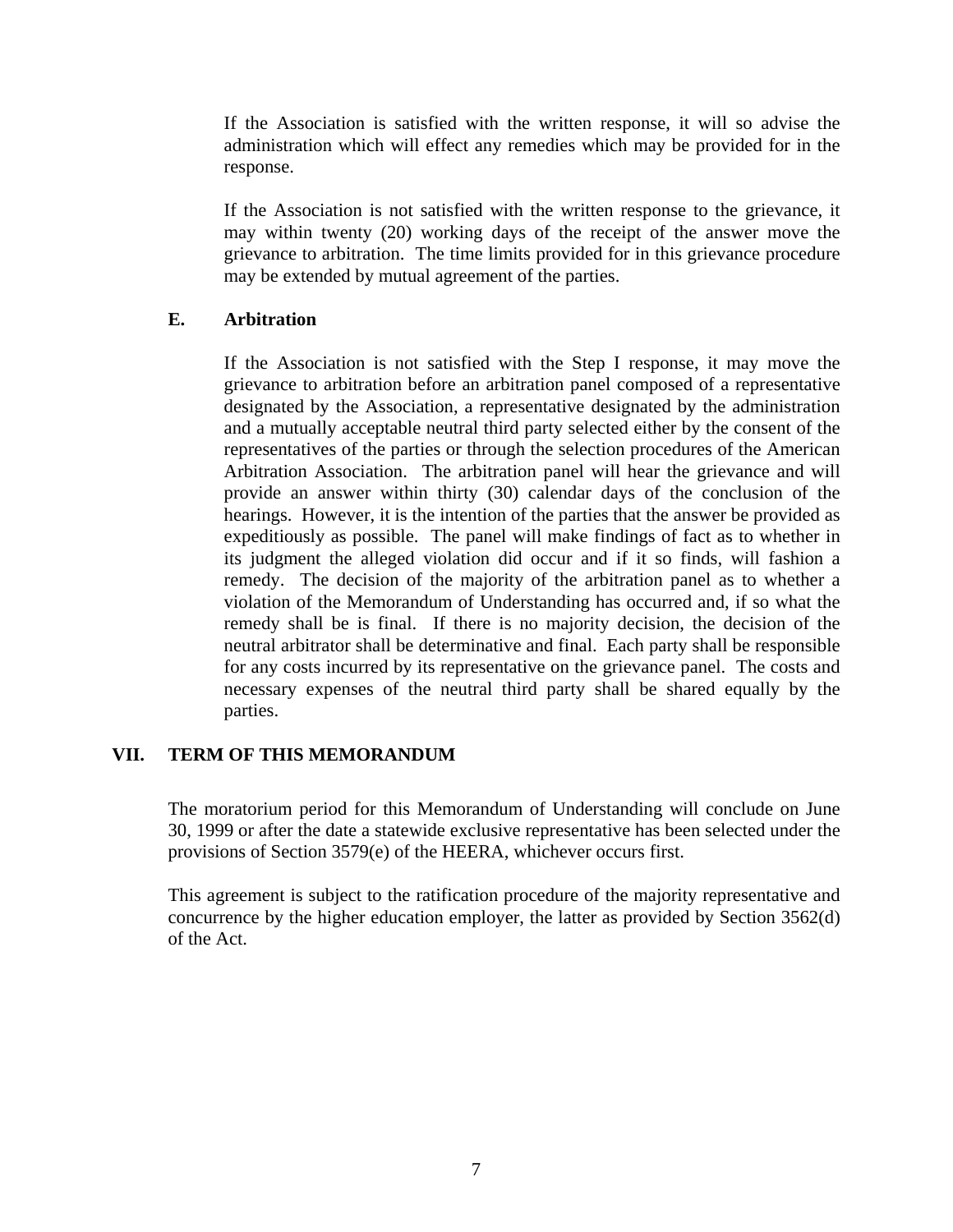VIII. SIGNATURES

FOR THE ASSOCIATION:

 $\bar{t}$ 

Michael Warren

FOR THE ADMINISTRATION:

Angle 1.112

 $\bf 8$